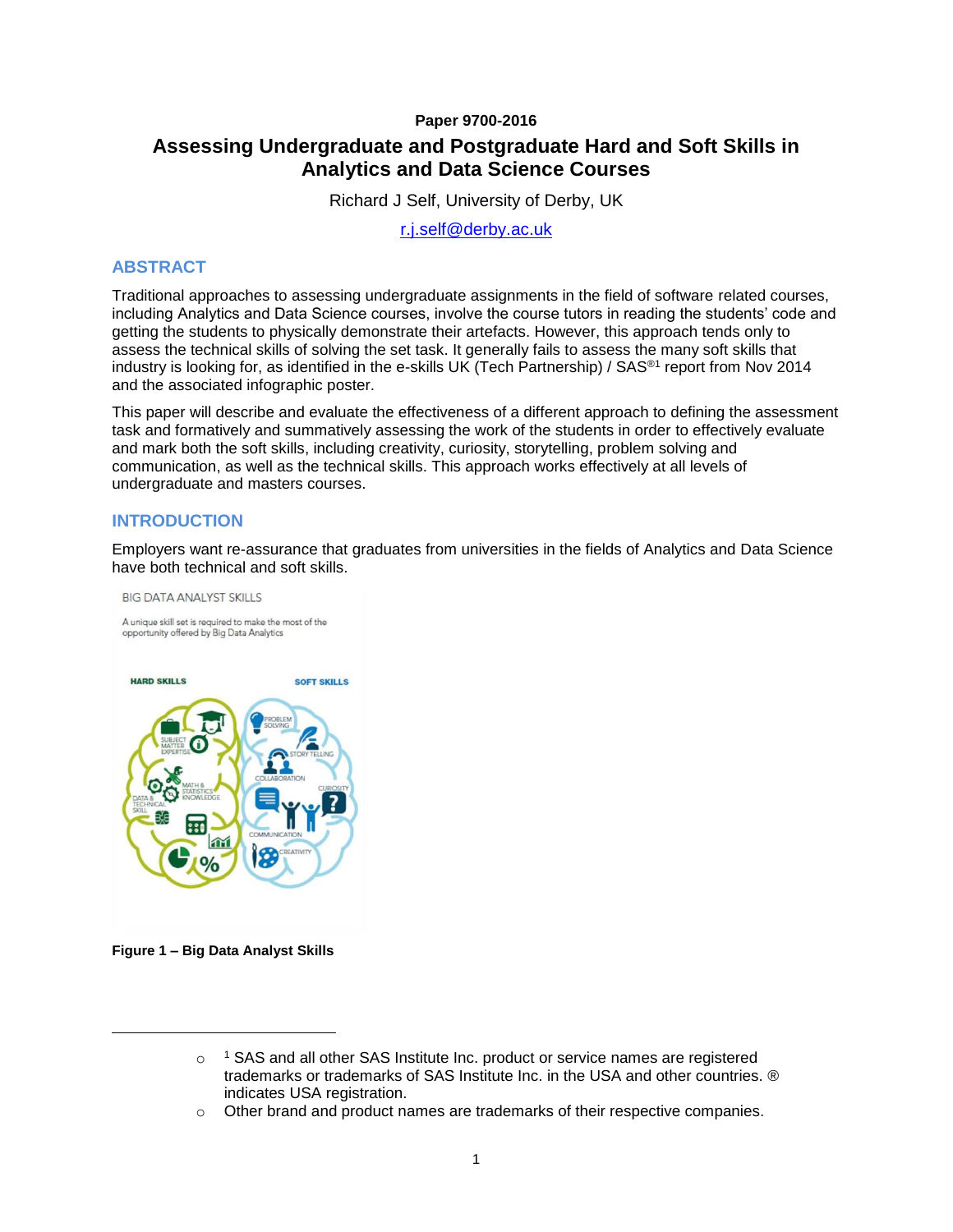Many assessments concentrate on the technical skills, shown in the left brain image in [Figure 1](#page-0-0) above, which was presented in the Tech Partners / SAS<sup>®</sup> infographic dated Nov 2014. However, employers are demanding that Universities also develop students' soft skills, shown in the right brain in [Figure 1](#page-0-0) above.

The University of Derby has developed novel approaches to both defining the task and the assessment rubrics which provide strong emphasis on both sets of skills. As examples, early modules in the students' careers at the University of Derby are assessed by a portfolio of tasks which use Computer based Tests to assess technical SAS® skills and research and presentation tasks to evaluate their soft skills.

Courses that occur later in the programs concentrate the assessment focus towards the soft skills and rely on the students to reflect on some of the relevant technical skills that were involved in the task through the medium of a clearly specified structure for a presentation that critically evaluates aspects such as:-

- Requirements specification and justification of the project (20% weighting)
- Design, development and implementation (20% weighting)
- Insights gained from the project (40% weighting)
	- o Technical integration issues
	- o Data sourcing / cleansing / integration issues
	- o Analytical insights
	- o Data for Humanity principles embodied

In order to create the greatest engagement by the students in the courses, the overall assessment tasks are specified in quite general terms and require each student to identify a specific set of data which is of interest to them, based on directed research.

The techniques presented in Paper 3203-2015, Learning Analytics to evaluate and confirm Pedagogic Choices, at SAS GF 2015, have been used to evaluate the impact of this approach.

# **THE COURSES**

Three modules have been used to pilot the approach at first year, final year and MSc levels.

The first is a first year second, semester module called "I**ntroduction to Data Analysis**" which gets the students to learn SAS, using the materials from the Base SAS course as self-study.

The second module is a final year, first semester module called "**Emerging IT Product Development**" introduces the students to the IBM Bluemix and Watson Analytics product set, via a couple of IBM presented tutorials, on-line videos and self-directed exploration.

The third is a Master's level module called "**Business Analytics with SAS**" which gets the students to learn SAS, using the materials from the Base SAS course as self-study.

#### **INTRODUCTION TO DATA ANALYSIS MODULE SPECIFICATION**

#### **Module Content**

The module will explore the following topics by learning one or more industry-standard tools for data analysis:

- Basic descriptive statistics and their meaning
- Data analysis tools
- Data formats and importing data
- Validating and cleaning data
- Manipulating data and combining data sets
- Generating reports
- Generating graphs and graphics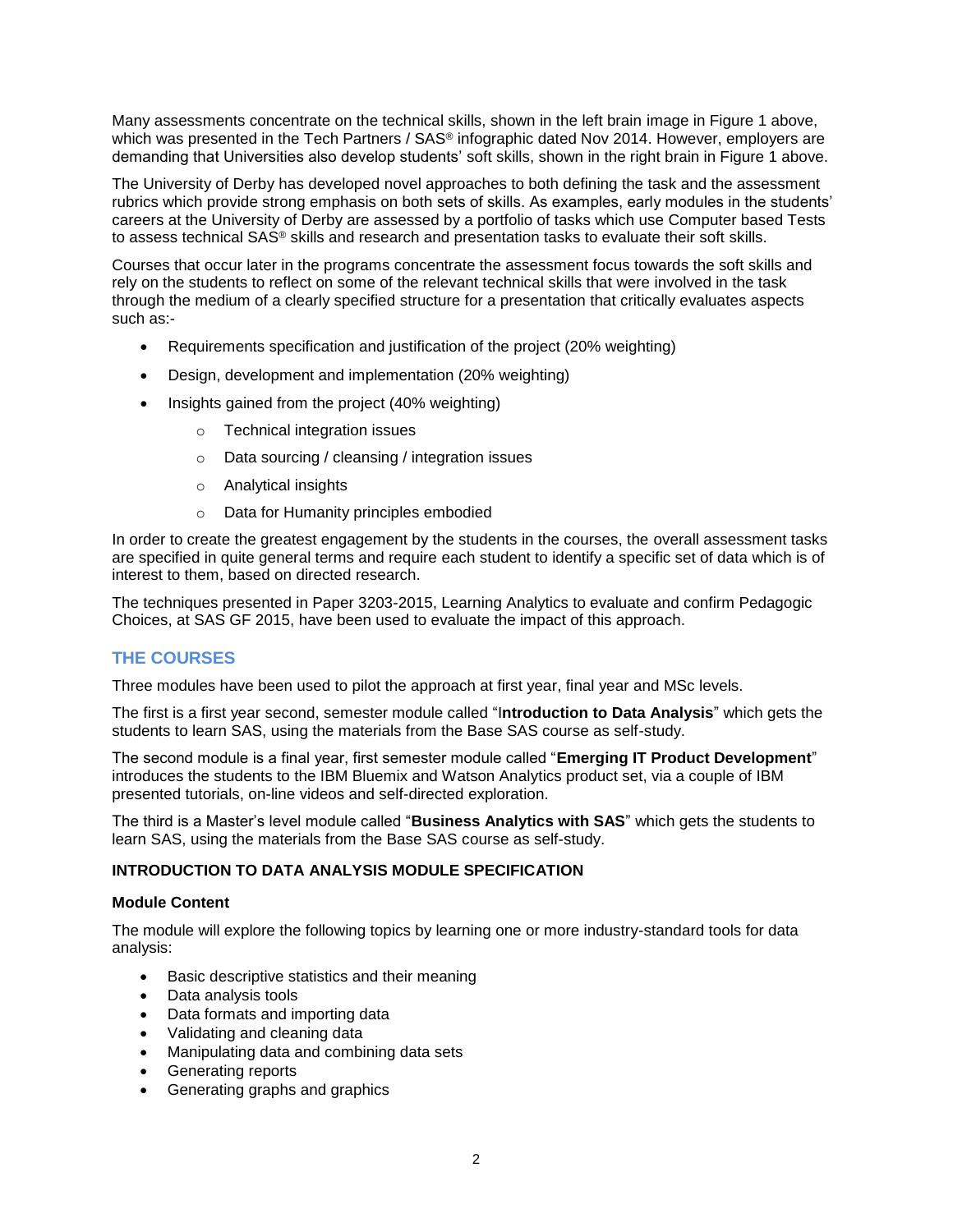### **Module Learning Outcomes**

On successful completion of the module, students will be able to

- 1. Understand and apply basic statistical and data analysis techniques.
- 2. Effectively design and implement simple systems for performing basic data analysis and reporting.
- 3. Use data analysis tools to communicate results effectively to others.

### **EMERGING IT PRODUCT DEVELOPMENT MODULE SPECIFICATION**

### **Module Content**

Emerging technologies have become an area of growing importance both in research and industry. This is mainly due to the Future Internet as a means to foster innovation towards creating and sustaining competitive advantage. These emerging IT products often need to been seen both as distinct services but also as integrated services functioning in a customised, synergetic and ad-hoc manner. The module will expose students to these cutting edge IT developments including but not limited to web services, data mashups, crowd sourcing, social networking, grid and cloud computing, context-aware, Internet of Things and other next generation technologies as they emerge and as the tools to support current challenges. Apart from the developmental aspects, students will be prompted to identify opportunities and provide future direction for emerging IT utilisation. Within this context, a particular focus is on developing the critical thinking to evaluate aforementioned developments and on applying rational and appropriate methods to selecting these when produced with a variety of choices. While, these technologies will be analysed to determine their applicability and appropriateness for and impact from their adoption in the real world, the Sustainable Information and Corporate Governance module will take a complementary role by critically evaluating their sustainable governance in terms of ethics, implications and professionalism.

#### **Module Learning Outcomes**

On successful completion of the module, students will be able to:

- 1. Be conversant and demonstrate higher analytical skills and critical understanding about developments in emerging technologies, and demonstrate the ability to make objective, rational decisions towards their adoption in the real world
- 2. Be able to identify and apply emerging technologies tools towards the development of an advanced IT product as well as justify and evaluate their developmental decisions

#### **BUSINESS ANALYTICS WITH SAS MODULE SPECIFICATION**

#### **Module Content**

The module will consider topics such as:-

- The principles of data analysis and normalization as the foundation of the "store once and once only" principle for data integrity
- The requirements for optimization of data management for the conflicting needs of real-time and MIS / EIS and BI purposes
- The impact of User-centered analysis and participatory development on the development data structures and stores and systems that meet the needs of the organization
- The role, application and benefits of prototyping in the rapid development of systems, using prototyping, RAD and Agile approaches
- Techniques and practices for effective data analysis and presentation

Together with a range of current, leading edge topics and technologies that affect data management and usage.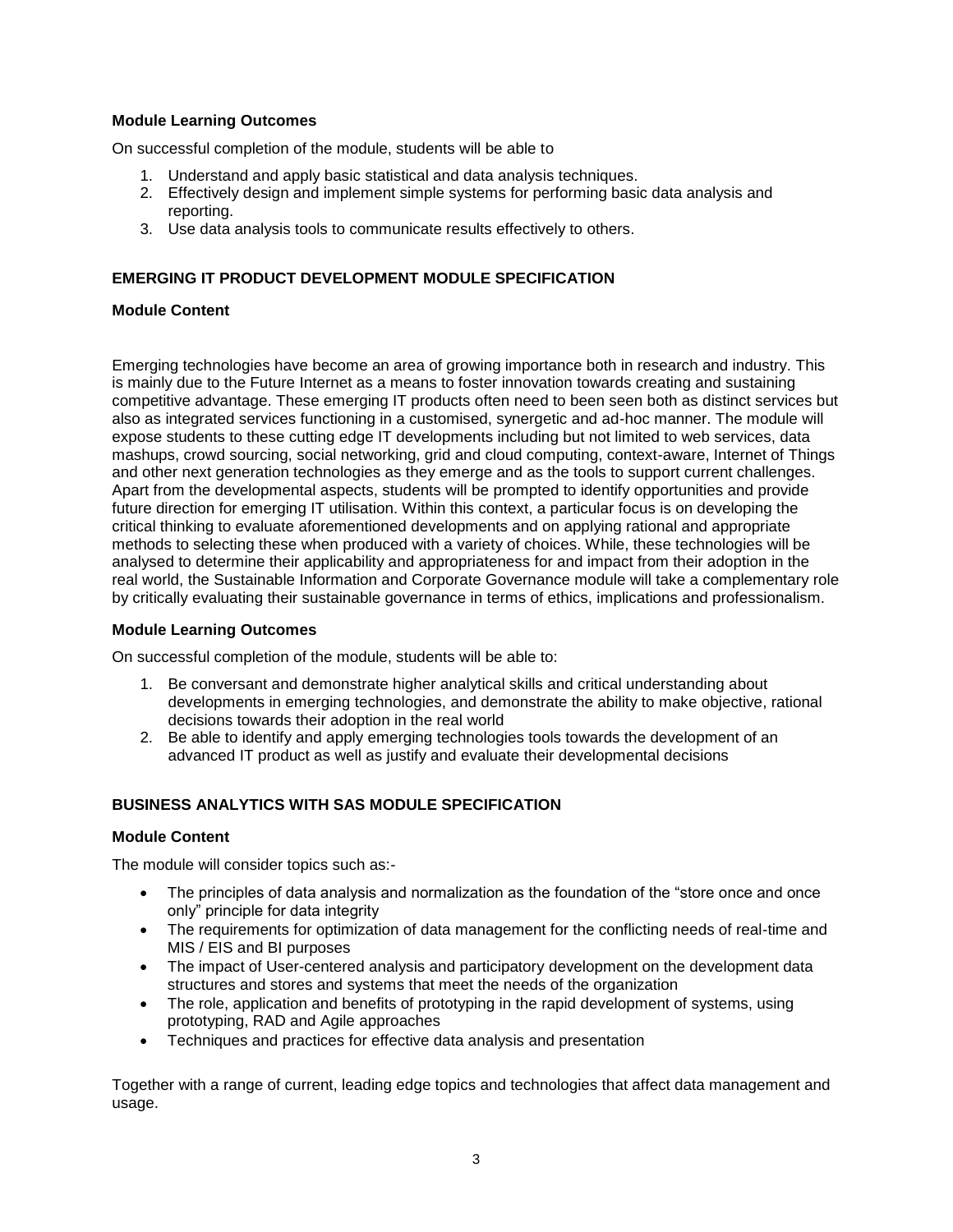#### **Module Learning Outcomes**

On successful completion of the module, students will be able to:

- 1. Identify and critically evaluate the key requirements for effective data management, analysis and presentation to meet users' needs
- 2. Develop a small management information reporting system that meets the users' needs using a prototyping / Agile approach in the SAS programming environment

### **TEACHING, LEARNING AND ASSESSMENT STRATEGIES**

Each of these three courses introduce the students to new programming languages, require them to both learn the system and then create some sort of artefact in that language and then to critically review their project and their achievements.

#### **TEACHING AND LEARNING STRATEGY**

The pedagogic foundation that underpins this approach is a change from the comparatively traditional perspective of the "Academic as Domain Expert" to an approach of the "Academic as source of Learning to Learn Skills". A consequence of this changed perspective is that the, so-called, teaching approach is no longer to concentrate on delivering the domain knowledge, facts and answers but on clarifying domain concepts, relationships and sets of important questions that the learners must be aware of and understand. This provides great freedom to use as much of the allocated contact time as possible or necessary for one-to-one and very small group formative discussion and feedback; there is little or no need to dedicate much time to delivering the domain facts which can be easily researched and read by the students, provided that suitable signposting is provided. It is an approach that stops trying to fill leaky buckets with information and replaces it with lighting the fires of inspiration and enquiry (to amend Plutarch (100 A.D.)).

It also means that formal teaching of programming languages and systems is not necessary or productive. It is certainly not engaging to the students. Instead, the approach takes the stance that learning the syntax and grammar should be a self-directed task, leaving the contact time for solving problems and difficulties with the learning materials made available to the students, where available, or they should be directed to search for expert learning materials and code libraries that are publicly available via the internet. This turns out to replicate what our graduates will be doing once the enter employment, where the probability of being able to afford to attend formal courses will be very limited in many SME organizations where most of our graduates gain employment.

As a consequence, for the Base SAS related courses, we use the standard "Base SAS" 20 chapters' materials as a self-study program which they complete during workshops over the first 5 weeks of the semester. Their grasp of the technicalities is then confirmed via 4 Computer Based Tests which contribute to their overall score for the portfolio.

For the IBM Bluemix and Watson Analytics topics for the third year module, we arranged for support at two seminar workshops from an IBM expert which was then followed up with a workshop towards the end of the semester to solve assessment artefact issues. Following these three sessions, the students explored the systems and used online help to develop their understanding and skills.

#### **ASSESSMENT STRATEGY**

It has become apparent that student engagement can be significantly improved if the students are allowed the freedom to negotiate an assessment topic that is close to their personal interests.

#### **Sources of Data**

As a result, each of the undergraduate modules provides a broad topic and challenge within which the students must identify data that is of personal interest and significance and meets certain general criteria in terms of size and complexity. The first year challenge requires two data sets containing at least 2000 rows each that have some relationship. The third year challenge is to find larger sets of data, approaching "biggish" data. One student used a dataset of 49M rows based on the UK National Crime statistics files.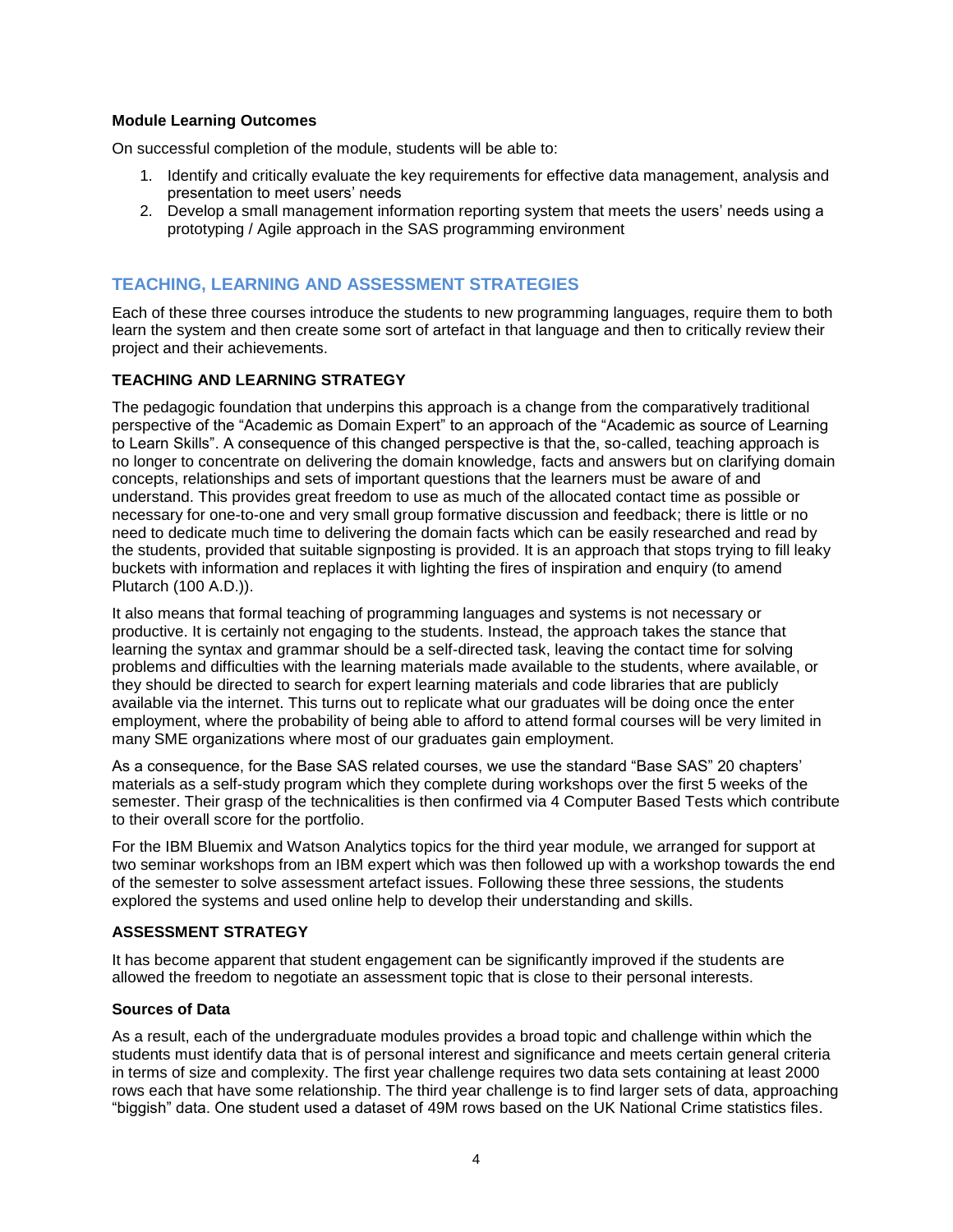The Master's module assessment task is based on furthering the academic's own personal academic research, so they are directed to a specific data set from the Microsoft GeoLife<sup>2</sup> project, containing approximately 1.5GB and some 17000 GPS tracked journeys, mainly in Beijing, containing approximately 23M data points.

### **Technical Analytics Challenge**

Each of the modules presents the analysis challenge to the students in a different way, as can be seen below as part of an overall portfolio of tasks which might include outline requirements specifications, design criteria justifications, critical evaluation of the project execution, etc.

#### *Introduction to Data Analysis (first year)*

As part of the summative assessment for this module, you are required to apply the skills and knowledge that you have acquired in the taught classes, to build a demonstration data analysis system.

#### **Assessment of the Task**

You will evidence your work by creating a short video presentation of **no more than 4 minutes duration**,that demonstrates a walk-through of your system.

The **mandatory** requirements of the system are as follows:

- R1. The system will analyse data from at least two separate sources.
- R2. Each data source must contain at least 2000 records,
- R3. You will use Base SAS to create datasets for subsequent analysis.
- R4. The system will have the functionality to enable static reporting.
- R5. The system will have discrete stages for extract, transform and load.

#### **Optional** functionality:

- O1. The reporting may include graphical visualisation.
- O2. An interactive dashboard that permits query-on-demand reporting.

### *Emerging IT Product Developments (final year)*

- You will need to select a suitable source (or sources) of Open Data that you will input to one or more Bluemix products.
- You will identify an interesting problem that can be found within the data and which suitable analytics will enable you to gain valuable insights into the problem.
- You will then develop a suitable requirements specification, which will also justify the choice of data and the problem that you want to gain insights about.
- You may need to carry out some data cleansing as you load the data.
- You will then use the functionality of the Bluemix products that you have chosen in order to perform some relevant analytics from which you can develop valuable insights.

#### **Assessment of the Task**

l

You will create a presentation, using PowerPoint with an added voice-over (using the Slideshow / Record Slide Show capability), which will last for **15 minutes +/- 1 minute**. If your presentation is less than 14 minutes of over 16 minutes then you will lose 50% of the available presentation marks, that is 10 marks overall of the assessment.

<sup>2</sup> GeoLife is to be found at<http://research.microsoft.com/en-us/projects/geolife/default.aspx>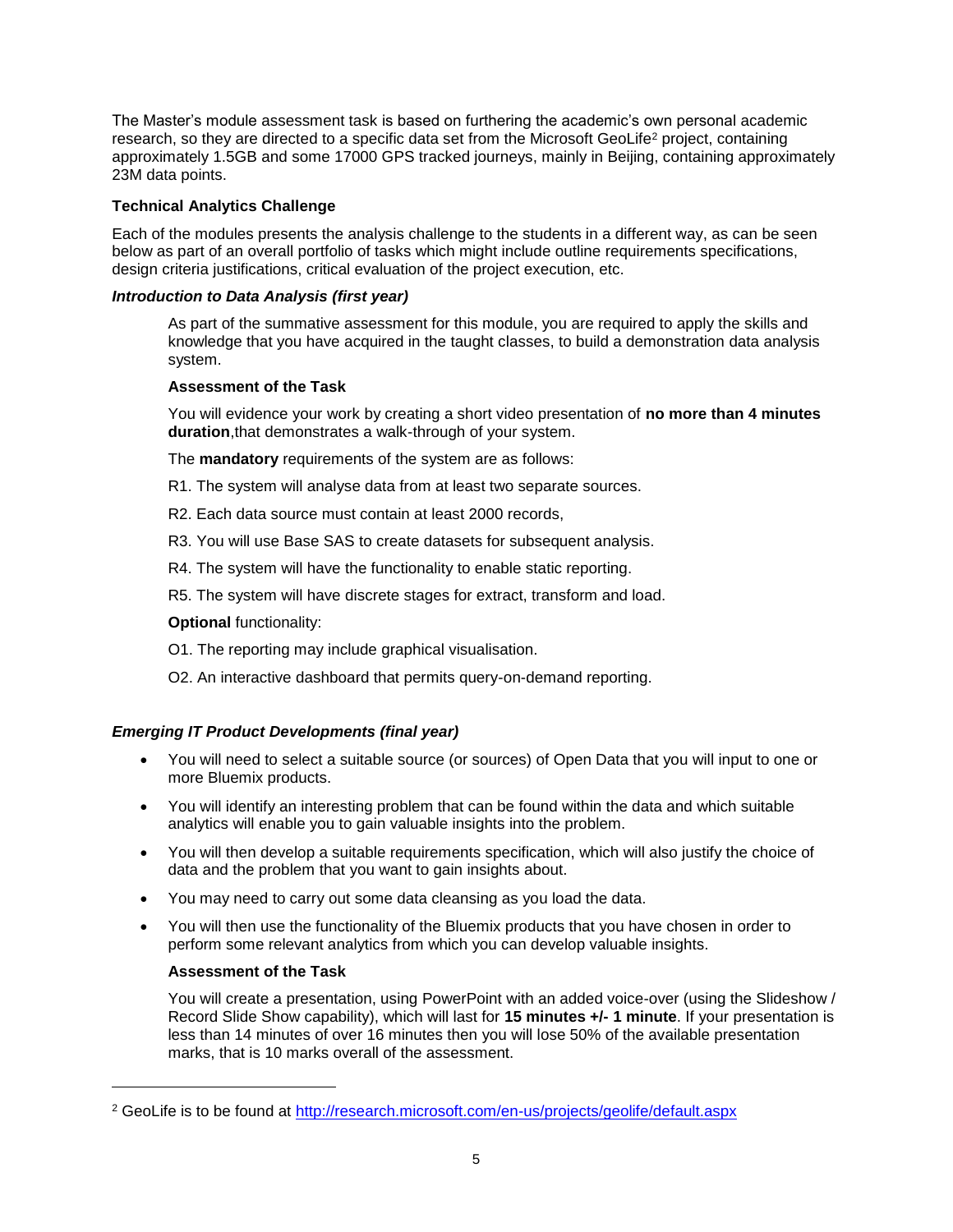This presentation be a critical reflection of the project and will cover

- Requirements specification and justification of the project (20% weighting)
- Design, development and implementation (20% weighting)
- Insights gained from the project (40% weighting)
	- o Technical integration issues
	- o Data sourcing / cleansing / integration issues
	- o Analytical insights
	- o Data for Humanity principles embodied

#### *BI With SAS (MSc)*

Overall, you will specify, design and build a small management information analysis and presentation system to analyse some of the Journey data that can be found on the S:drive at S:\Common Area\SAS\Location Data\ in the Geolife Trajectories Zip File. The .plt files are actually CSV files which can initially be read in Excel. You will need to omit the first 6 rows of data which have no relevance and import some into SAS.

#### **Assessment of the Task**

The second part of the portfolio which will be assessed in my office (E516) on Tuesday 12 April 2016 in class with a short demonstration of the system.

The critical evaluation of the overall project will be a short 1000 to 1500 word report in the Springer LNCS format to be submitted to Turnitin on Monday 25 April by 11:59pm and will be marked in my office on Tuesday 26 April 2016 to a schedule to be specified.

# **ASSESSMENT CRITERIA**

These are designed to be related to the standard university criteria for the relevant level and also should be both understandable by students (in terms of related to their own experience) and also robust, by strong connection to relatively objective external criteria, so that high grade profiles cannot be renormalized to a lower grade average.

The robustness is obtained by relating the highest grade bands to external publishing and conference standards. Most academics are involved in publications and conference papers and presentations. As a result, it is generally easy to agree with both internal and external moderation that the high standars are appropriate and fair.

Examples are given below of the top level criteria for the soft skill assessment of the technical challenge artefacts.

#### *Introduction to Data Analysis (first year)*

This just uses three criteria to assess the competence of the solution of the technical challenge, as presented in the video

| <b>Criterion</b> | 95                  | 85            |
|------------------|---------------------|---------------|
| Design and       | Outstanding design  | Excellent     |
| implement a      | with innovative     | example of a  |
| working data     | features, some      | prototype     |
| analysis         | attempt to optimise | system, novel |
| application      | code                | architecture  |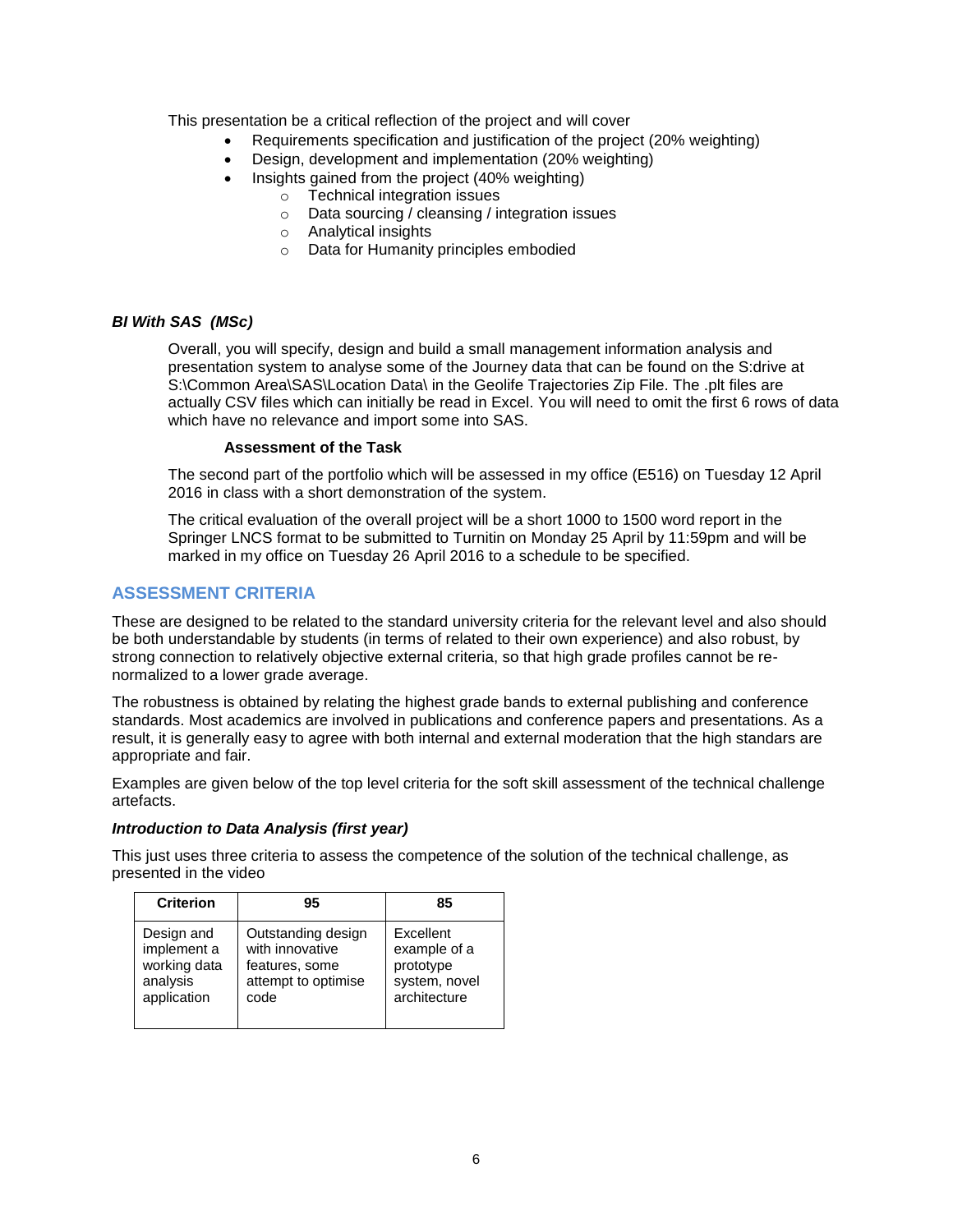| Utilise data<br>analysis<br>techniques for<br>knowledge<br>discovery | Lateral thinking<br>demonstrated with<br>respect to data<br>analysis techniques<br>selected | Comprehensive<br>analysis that is<br>automated                    |
|----------------------------------------------------------------------|---------------------------------------------------------------------------------------------|-------------------------------------------------------------------|
| Specify and<br>implement a<br>reporting<br>mechanism                 | Outstanding<br>visualisation that is<br>dynamic and fully<br>automated/interactive          | Excellent<br>visualisation<br>that may be<br>automated in<br>part |

# *Emerging IT Product Developments (final year)*

| Presentation                                                                                                                                                                                                          | Criteria    | Requirements<br>Specification and<br>Justification of<br>Project                                                     | Design,<br>Development &<br>Implementation                                                                       | Insights<br>Technical<br>Data<br>Analytical<br>Principles                                                            |
|-----------------------------------------------------------------------------------------------------------------------------------------------------------------------------------------------------------------------|-------------|----------------------------------------------------------------------------------------------------------------------|------------------------------------------------------------------------------------------------------------------|----------------------------------------------------------------------------------------------------------------------|
| (20%)                                                                                                                                                                                                                 | Weighting   | (20%)                                                                                                                | (20%)                                                                                                            | (40%)                                                                                                                |
| Novel topic that has been clearly<br>articulated and also grounded in<br>the existing literature. Presentable<br>in an international workshop and<br>demonstrates SFIA level 6/7<br>capabilities (Strategy / Inspire) | $1st$ (95%) | <b>Exceptionally lucid</b><br>argument, with<br>logical and novel<br>conclusions.<br>thorough critical<br>evaluation | Exceptionally<br>lucid argument,<br>with logical and<br>novel<br>conclusions.<br>thorough critical<br>evaluation | <b>Exceptionally lucid</b><br>argument, with<br>logical and novel<br>conclusions,<br>thorough critical<br>evaluation |

# *BI With SAS (MSc)*

The artefact is assessed by two criteria that are, effectively, the only criteria for defining the challenge and are used by the students to calibrate what level of effort they will invest in interesting and challenging solutions to the system.

| Percentage<br><b>Band</b> | Coding and use of SAS - 50%                                                                                                                                                                                                                                             | Data $-50%$                                                                            |
|---------------------------|-------------------------------------------------------------------------------------------------------------------------------------------------------------------------------------------------------------------------------------------------------------------------|----------------------------------------------------------------------------------------|
| 95%                       | Relevant SAS Source code pre-<br>written and stored in SAS system.<br>Code modules chosen and run<br>from a menu system. Data<br>selection menu driven with<br>complex options. Graphic data<br>presentation, good choice of<br>output styles which are menu<br>driven. | Uses pre-imported data in a saved<br>master file using at least 1000<br>journeys data. |
|                           |                                                                                                                                                                                                                                                                         | Optimises SAS storage structures<br>to the types of questions provided.                |
|                           |                                                                                                                                                                                                                                                                         | Optimises use of permanent and<br>work file structures.                                |
| 85%                       | Relevant SAS Source code pre-<br>written and stored in SAS system.<br>Code modules chosen and run                                                                                                                                                                       | Uses pre-imported data in a saved<br>master file using at least 500<br>journeys data.  |